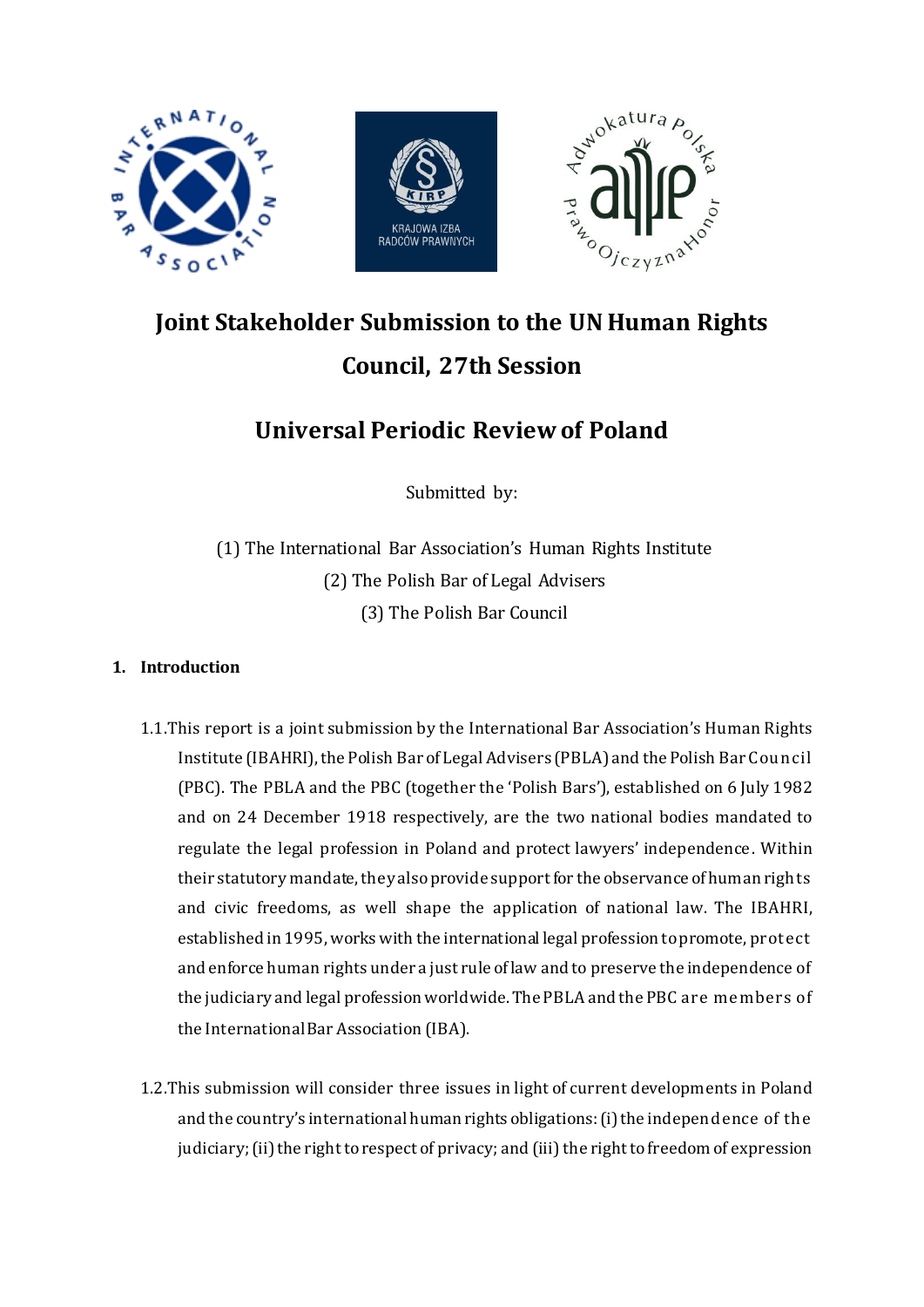and opinion. It will also provide an update to one 2012 UPR recommendation regarding lawyers' access to information.

# **2. Methodology**

1

- 2.1.As professional associations of lawyers, the PBLA and the PBC closely monitor the impact of any legal and political development in Poland on human rights, the rule of law and access to justice. In 2007, when indications of threats to the rule of law arose, the PBLA called upon the IBA and the Council of Bars and Law Societies of Europe (CCBE) to deploy a delegation of experts to examine the impact of proposed legal reform on the independence of the judiciary and the legal profession. The IBAHRI and CCBE sent a high-level delegation of legal experts who presented recommendations to the Government of Poland.<sup>1</sup> A follow-up mission by the IBAHRI and the CCBE in 2008 revealed that positive reform had remedied many of the concerns raised in the 2007 report.<sup>2</sup>
- 2.2.This submission is informed by continuing dialogue between the IBAHRI and the Polish Bars and considers developments in Poland since May 2015. Its content is supported by contemporaneous legal examinations of developments in Poland undertaken by the European Commission for Democracy through Law (the 'Venice Commission').

#### **3. Poland's 2nd Cycle Universal Periodic Review**

- 3.1.Poland underwent its 2nd cycle UPR in May 2012. No recommendations were presented which concerned the judiciary; indeed, in Poland's 2008 UPR Mexico noted Poland's 'efforts to strengthen the judiciary'. The submitting organisations would likewise commend the positive measures introduced by Poland's Government in 2008 to strengthen judicial independence and protect the rule of law.
- 3.2.This submission will provide an update to one 2012 UPR recommendation (see 7.2 below and annexed NGO matrix) presented by Uzbekistan: 'Improve the access to lawyers and the level of access of lawyers to documents of the criminal cases in order

<sup>1</sup> Joint IBAHRI-CCBE report 'Justice under Siege: a report on the rule of law in Poland': http://www.ccbe.eu/fileadmin/user\_upload/NTCdocument/11\_2007\_Nov06\_Report1\_1194344860.pdf <sup>2</sup> Joint IBAHRI-CCBE report 'Follow up report to Justice under Siege: a report on the rule of law in Poland': http://www.ibanet.org/Article/Detail.aspx?ArticleUid=d5609a5f-dbf8-4e2f-bcae-f579a99b7847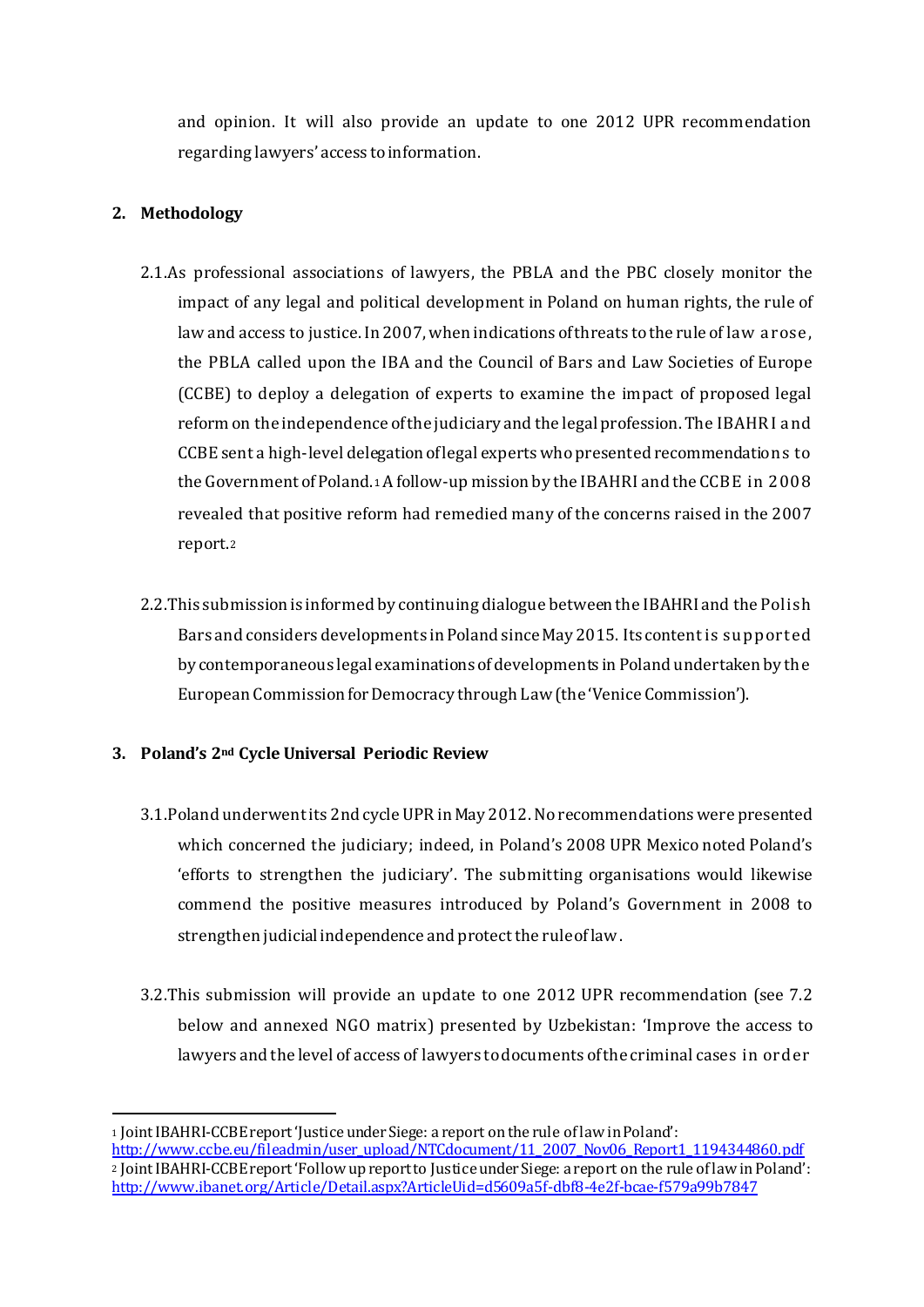to ensure the right to fair trial'(Uzbekistan) [Source of position: A/HRC/21/14 - Para. 90 & A/HRC/21/14/Add.1 - Para. 90.93].

### **4. First issue: The independence of the judiciary**

#### NORMATIVE FRAMEWORK

- 4.1.The independence of the judiciary is the bedrock principle of the rule of law being prerequisite for the right to a fair trial and ensuring that individuals whose human rights have been violated can exercise their right to an effective remedy. An independent judiciary also acts as a democratic check and balance on legislative and executive action to prevent an abuse of power. The separation of powers doctrine is therefore paramount in upholding the rule of law and guaranteeing human rights.
- 4.2.The Universal Declaration of Human Rights (UDHR)<sup>3</sup> at Article 8 grants all individuals the 'right to an effective remedy by the competent national tribunals for acts violating the fundamental rights granted him by the constitution or by law.' By Article 10 , the determination of rights and obligations shall be undertaken by an 'independent and impartial tribunal'
- 4.3.The International Covenant on Civil and Political Rights (ICCPR),<sup>4</sup> ratified by Poland on 18 March 1977, reasserts the fundamental right to 'an effective remedy' (Article 2 paragraph 3 (a)) and further recalls the necessity of an individual being able to invoke and exhaust 'all available domestic remedies' (Article 41 paragraph c) in order to access international bodies for the determination of a human rights violation.
- 4.4.At the national level, the independence of the judiciary and the separation of powers doctrine are enshrined in the Constitution of Poland of 2 April 1997.5 Article 10.1 states: 'The system of government of the Republic of Poland shall be based on the separation of and balance between the legislative, executive and judicial powers .' By Article 173 of the Constitution, 'The courts and tribunals shall constitute a separate power and shall be independent of other branches of power.' Article 178.1 further

<sup>4</sup> International Covenant on Civil and Political Rights,adopted by UN General Assembly Res 2200A (XXI) (1966) http://www.ohchr.org/en/professionalinterest/pages/ccpr.aspx

<sup>5</sup> Constitution of the Republic of Poland of 2 April 1997:

<sup>3</sup> Universal Declaration of Human Rights, proclaimed by UN General Assembly Res 217 A (III) ( 10 December 1948) http://www.ohchr.org/EN/UDHR/Documents/UDHR\_Translations/eng.pdf

http://www.sejm.gov.pl/prawo/konst/angielski/kon1.htm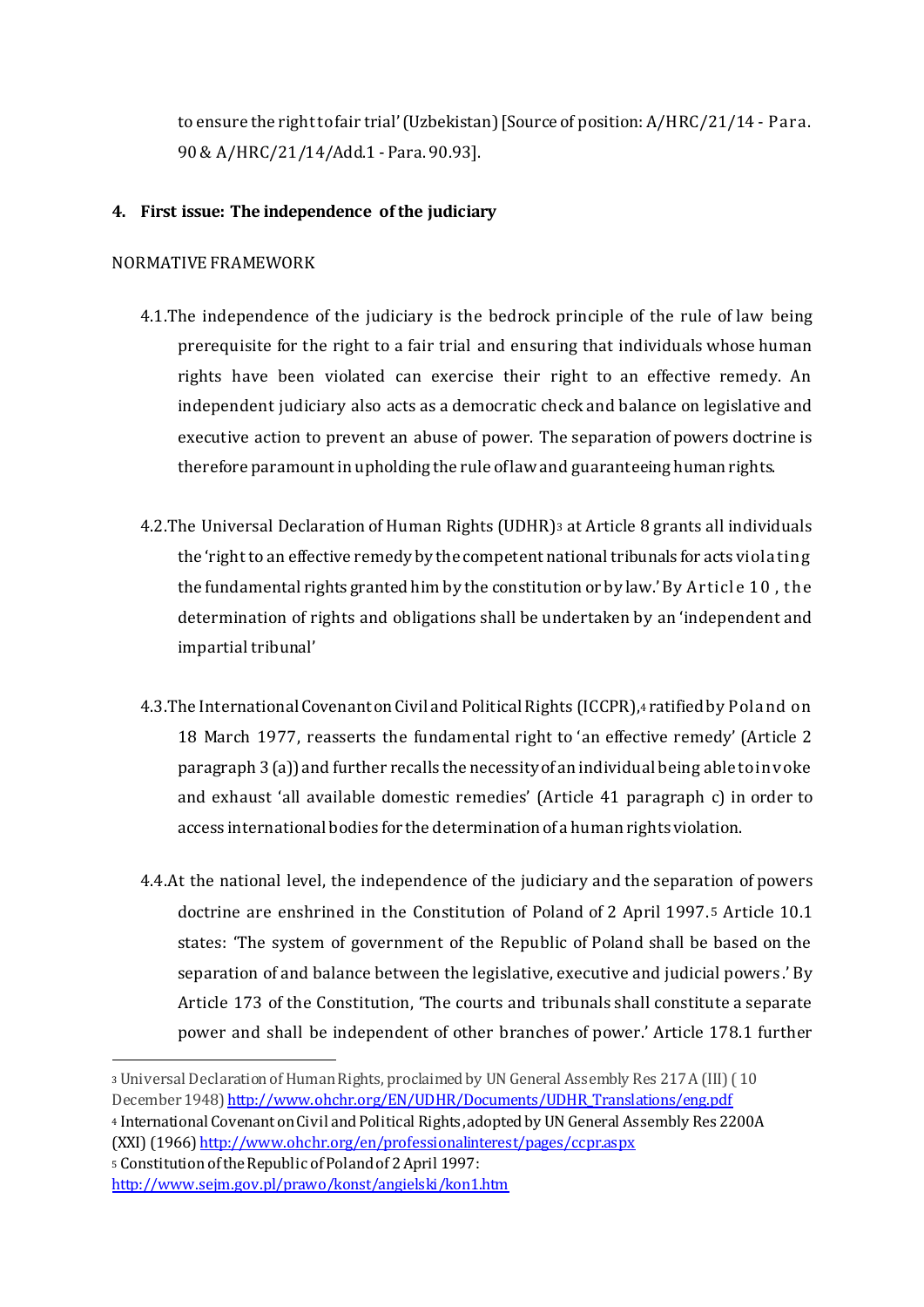states: 'Judges, within the exercise of their office, shall be independent and subject only to the Constitution and statutes'.

- 4.5. Judicial security of tenure is a precondition of judicial independence. According to the United Nations (UN) Basic Principles on the Independence of the Judiciary,<sup>6</sup> 'the term of office of judges [...] shall be adequately secured by law' (Principle 11) and, by Principle 12, '[j]udges, whether appointed or elected, shall have guaranteed tenure until the mandatory retirement age or the expiry of the term of office, where such exists.'
- 4.6.The Human Rights Committee, in its General Comment no. 32 on Article 14 of the ICCPR (Right to equality before courts and tribunals and to a fair trial) published on 23 August 2007, stated: 'The requirement of competence, independence and impartiality of a tribunal … is an absolute right that is not subject to any exception. The requirement of independence refers, in particular, to the procedure and qualifications for the appointment of judges, and guarantees relating to their security of tenure until a mandatory retirement age or the expiry of their term of office, where such exist,' (paragraph 19).
- 4.7. In Poland, Constitutional Tribunal judges are elected by the Sejm [Poland's legislature] for a 9-year term. According to Article 195.1 of Poland's Constitution, judges take an oath before the President of Poland before they can assume office.
- 4.8. By Article 179 of the Constitution, ordinary judges are appointed for an indefinite period of time by the President of Poland at the proposal of the National Council of the Judiciary (NJC). As set forth in Article 187.1 of the Constitution, the NJC is the body that safeguards the independence of courts and judges in Poland. According to Article 187.1,the NJC is composed as follows: 1) the First President of the Supreme Court, the Minister of Justice, the President of the Supreme Administrative Court and an individual appointed by the President of the Republic; 2) 15 judges chosen from amongst the judges of the Supreme Court, common courts, administrative courts and military courts; 3) four members chosen by the Sejm from amongst its Deputies and two members chosen by the Senate from amongst its Senators.

1

<sup>6</sup> UN Basic Principles on the Independence of the Judiciary, adopted at the Seventh United Nations Congress on the Prevention of Crime and the Treatment of Offenders, held in Milan in 1985 and endorsed by UN General Assembly Resolutions 40/32 of 29 November 1985 and 40/146 of 13 December 1985.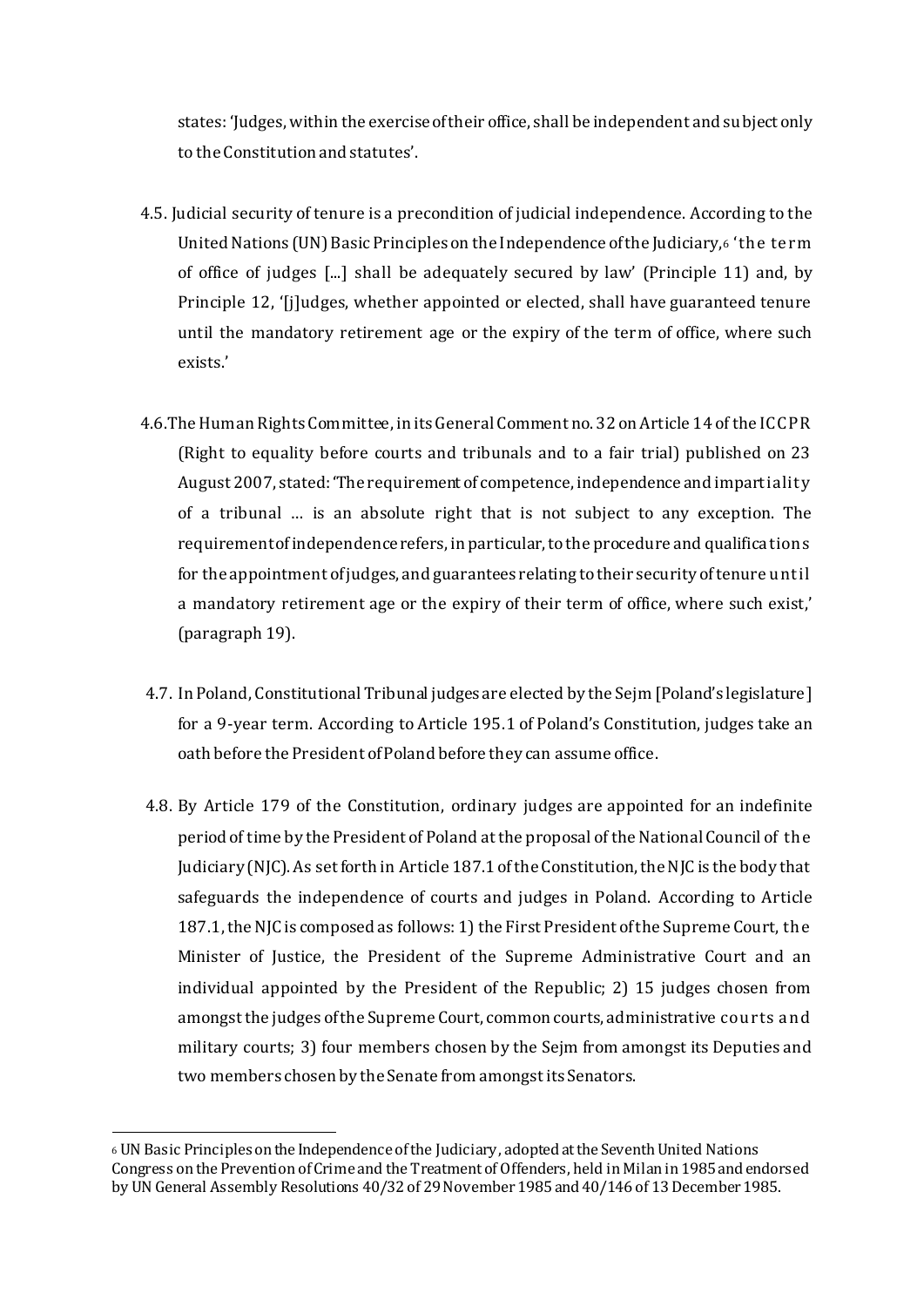#### FACTUAL DEVELOPMENTS

- 4.9.In May 2015, citizens of Poland elected a new President following two rounds of presidential elections held on 10 and 25 May 2015. The new Head of State was sworn into office on 20 July 2015.
- 4.10.On 25 June 2015, Poland's Parliament adopted a revised Constitutional Tribunal Act ('Act of 25 June 2015') which entered into force on 30 August 2015.<sup>7</sup> Under the new law, at Article 137, candidates for the office of judges of the Constitutional Tribunal were to be lodged with the Speaker of Parliament within 30 days following the date on which the Act came into force.
- 4.11.On 8 October 2015, Parliament elected, by resolution, five new judges of the Constitutional Tribunal to replace three judgeswhose nine-year termswere to expire on 6 November 2015 and two judges whose terms were to expire inDecember 2015. Although elected by a parliamentary resolution,the President of Poland did not accept the oath of the Constitutional Tribunal judges.<sup>8</sup> These judges are not, therefore, employees of the Tribunal as the contract of employment is dependent on a judge being sworn into office.
- 4.12.On 25 October 2015, parliamentary elections were heldin Poland and a new governing party came into power, having gained a majority in both houses of the Parliament. The stakeholders to this submission express no concerns regarding the parliamentary elections which were reported to be free and fair.
- 4.13.On 25 November 2015, Poland's new Parliament passed a resolution to nullify the election of the five judges elected by the previous Parliament.
- 4.14.On 2 December 2015, Poland's new Parliament adopted resolutions to elect five new judges, in the place of five judges elected by the previous Parliament. These newly

<sup>7</sup> The Constitutional Tribunal Act of 25 June 2015, published in the Official Journal of Laws on 30 July 2015, item 1064: http://dziennikustaw.gov.pl/du/2015/1064/1

<sup>8</sup> Venice Commission, 'Opinion on Amendments to the Act of 25 June 2015 on the Constitutional Tribunal of Poland', Opinion no. 833/2015 (Council of Europe, 11-12 March 2016) paragraph 14: http://www.venice.coe.int/webforms/documents/default.aspx?pdffile=CDL-AD(2016)001-e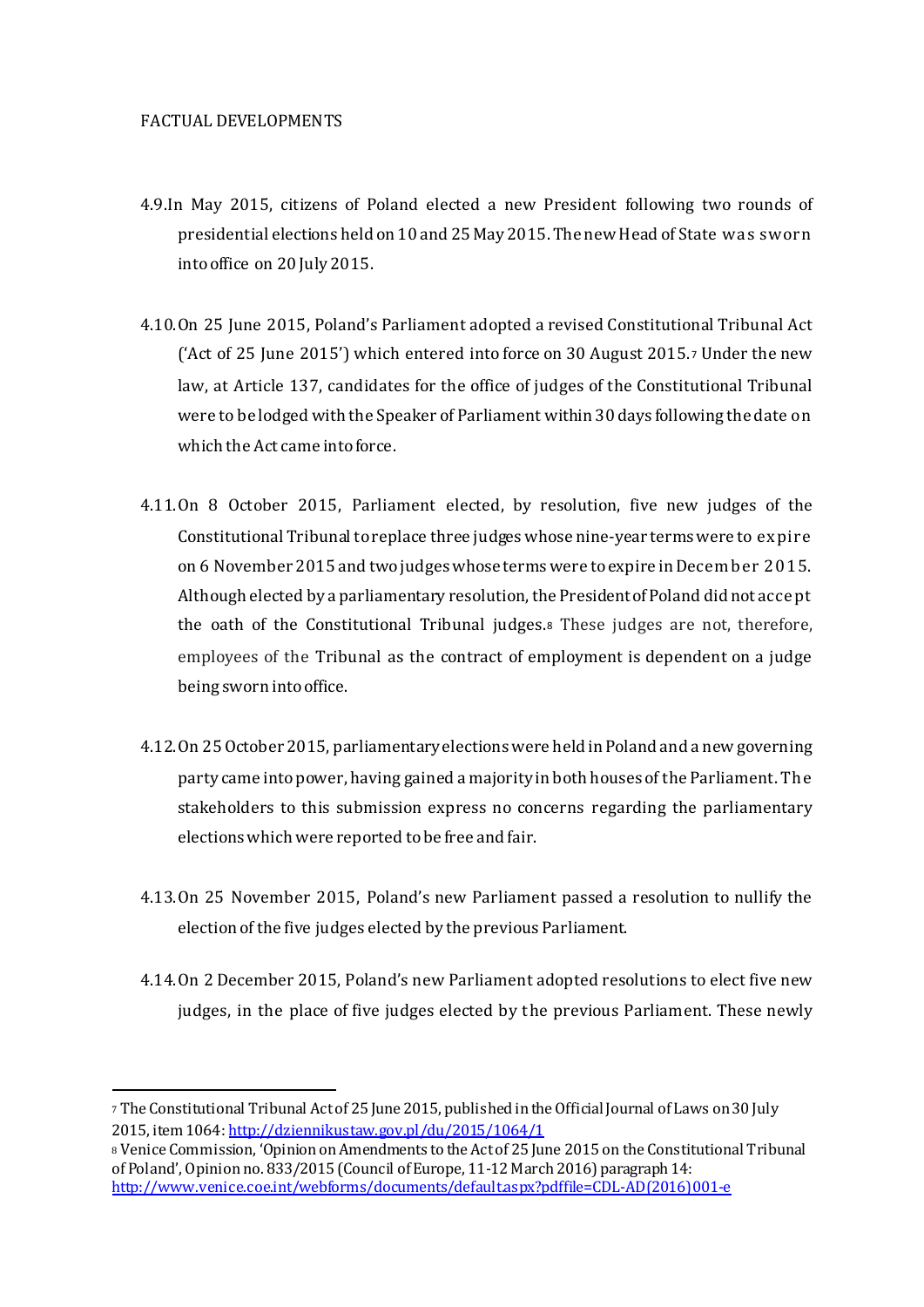elected judgeswere immediately sworn into office by the President of Poland but the President of the Constitutional Tribunal has refused to assign cases to them.

- 4.15.On 19November 2015 Poland's Parliament further amendedthe Act of 25 June 2015 to, inter alia, shorten the tenure of the President of the Constitutional Tribunal to three years, renewable once, as well as terminating the tenure of the incumbent President and Vice-President of the Constitutional Tribunal.9The amended Act was signed into law by Poland's President on 20 November 2016 ('Act of 19 November 2015') and published in the Official Journal of Laws.<sup>10</sup>
- 4.16.In line with Article 189 paragraph 3 of Poland's Constitution, the Constitutional Tribunal reviewed the Act of 25 June 2015. By judgment dated3 December 2016(case No K 34/15), the Constitutional Tribunal clarified that Article 21 paragraph 1 of the Act provides that the President of the Republic is obliged to give the oath of office to elected judges without improper delay.<sup>11</sup> Also in this judgment, the Constitutional Tribunal determined that, while the three Constitutional Tribunal judges elected to replace the judges whose terms expired on 6 November 2015 has been elected in line with the Poland's Constitution, in the Tribunal's opinion, the election of the two judges replacing those whose terms expired in December 2015 had no legal ground. These two individuals are not, therefore, judges or employees of the Tribunal, due to the judgment of the Tribunal of December 3, 2016.
- 4.17.The Constitutional Tribunal rendered a subsequent judgment that the Act of 19 November 2015 was unconstitutional (Constitutional Tribunal judgment of 9 December 2015, case No K 35/15).<sup>12</sup>
- 4.18.At the request of the Polish Bars, the CCBE and the IBA observed the Constitutional Tribunal hearings held on 3 and 9 December 2015.<sup>13</sup>

<sup>9</sup> Ibid Article 1 (1)

<sup>10</sup>The Act of 19 November 2015 amending the Constitutional Tribunal Act, published in the Official Journal of Laws on 20 November 2015, item 1928

<sup>11</sup> Poland's Constitutional Tribunal, Judgement of the Constitutional Tribunal Act, Ref K 34/15 (3 December 2015): http://trybunal.gov.pl/en/hearings/judgments/art/8748-ustawa-o-trybunalekonstytucyjnym/

<sup>12</sup> Poland's Constitutional Tribunal, Judgement of the Act of 19 November 2015 amending the Constitutional Tribunal Act, Ref No K35/15 (9 December 2015): http://trybunal.gov.pl/en/hearings/judgments/art/8792-nowelizacja-ustawy-o-trybunalekonstytucyjnym/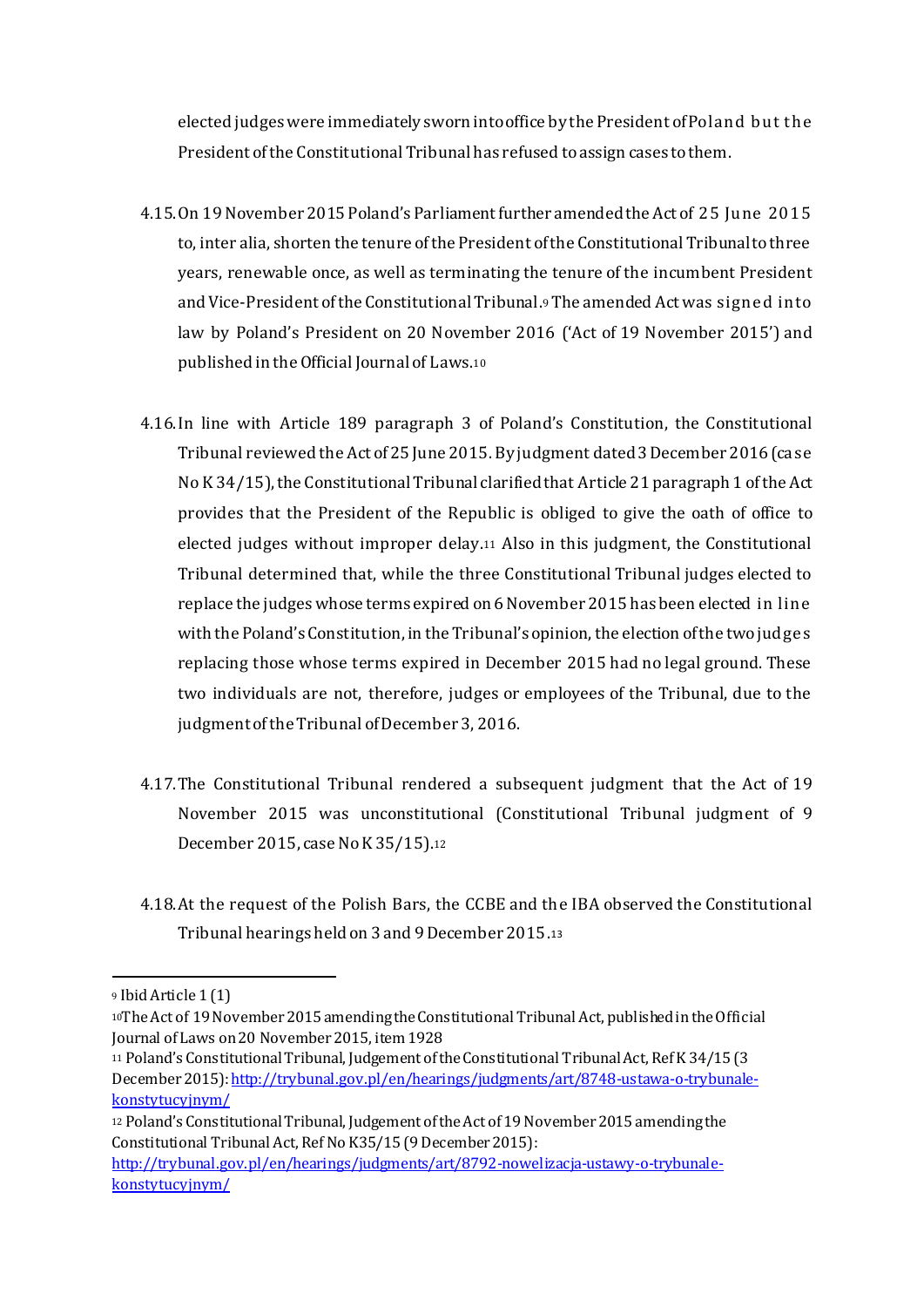- 4.19.The three Constitutional Tribunal judges elected in line with the Constitution (see paragraph 4.16)have still not been sworn in by the President of Poland. However, the two judges elected by Poland's new Parliament to replace the two judges outgoing in December have taken up their functions. The Constitutional Tribunal judgments of 3 and 9 December 2016 have not, therefore, been implemented.
- 4.20. The result is that, at the time of submission of this report, the Constitutional Tribunal is composed of 12 rather than 15 (as required under Article 194.1 of Poland's Constitution)judges<sup>14</sup> and the Tribunalis consequently unable to perform its proper functions as the guarantor of constitutional right, thus limiting the right of access to a judicial remedy and opportunity to exhaust domestic remedies.<sup>15</sup>
- 4.21.On 22 December 2015, Poland's Parliament passed a furtheramendment to the Act of 19 November ('Act of 22 December 2015').16The Constitutional Tribunal found thisAct to be unconstitutional (Constitutional Tribunal judgment of 9 March 2016, case No K 47/15). At the time of submission, this judgment was not published in the Official Journal of Laws.
- 4.22.On 22 July 2016, Poland's Parliament passed a new law on the Constitutional Tribunal (Act of 22 July 2016),<sup>17</sup> which repeals the Act of 25 June 2015 and amendments thereto.<sup>18</sup> Notably, Article 90 of the Act of 22 July 2016 establishes that 'The judges of the Tribunal who have taken the oath of office before the President of the Republic, and who have not so far assumed the judicial duties, shall be included in adjudicating

<sup>13</sup> Report on current dispute on the Constitutional Court in Poland, of the CCBE and IBA Observer: http://kirp.pl/wp-

content/uploads/2016/09/Current\_dispute\_on\_the\_Constitutional\_Court\_in\_Poland\_fi.pdf and at www.adwokatura.pl/admin/wgrane\_pliki/file-raportccbe-13912.pdf

<sup>14</sup> The Constitutional Tribunal currently comprises: 10 judges elected before June 2015 (fully able to perform their functions); and two judges elected by the new Parliament on December 2 to replace those judges whose term of office expired in December. These judges were sworn by the President of Poland, are employees of the Tribunal and can perform their judicial functions.

<sup>15</sup> European commission, 'Commission Recommendation of 27 July 2016 regarding the rule of law in Poland', C(2006) 5703 final (27 July 2016) paragraphs 30 and 43 http://ec.europa.eu/justice/effectivejustice/files/recommendation-rule-of-law-poland-20160727\_en.pdf

<sup>16</sup> Act of 22 December 2015 amending the Constitutional Tribunal Act, published in the Official Journal of Laws of Poland on 28 December 2015, item 2217

<sup>17</sup> Constitutional Tribunal Act of 22 July 2016, published in the Official Journal of Laws of Poland on 1 August 2016, item 1157

<sup>18</sup> Ibid Article 92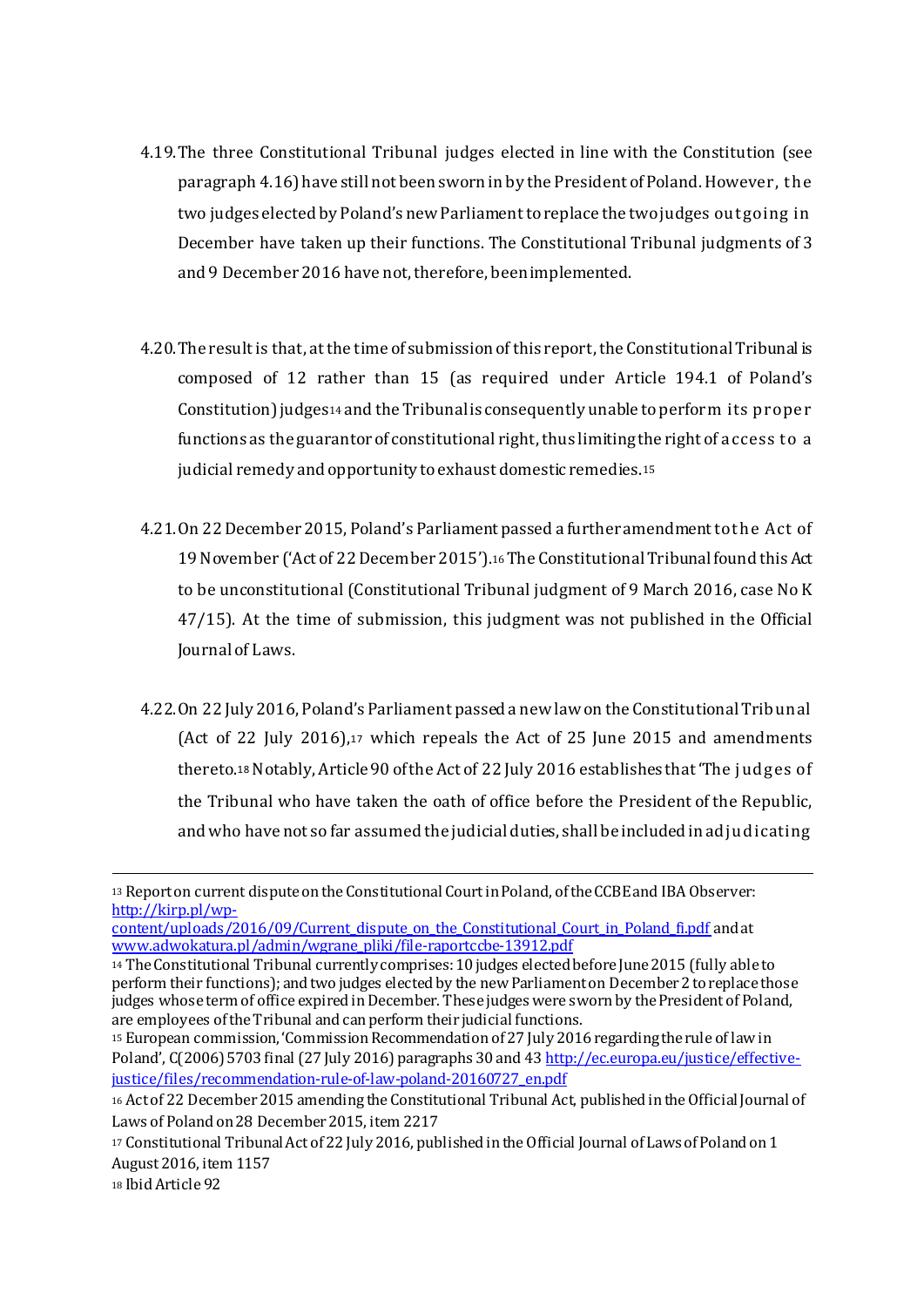benches of the Tribunal, and shall be assigned cases, by the President of the Tribunal as of the date of entry into force of this Act.'<sup>19</sup> This would include the three judges appointed by the current Parliament but whose election the Constitutional Tribunal found to be inconsistent with the Constitution (see paragraph 4.16).

- 4.23.The Act of 22 July 2016 also stipulates that after judges have taken their oath before the President of Poland, the President of the Tribunal has the obligation to assign cases and 'create conditions enabling them to perform their duties'.<sup>20</sup> As a result, on 18 August 2016 the media and the spokesmen of the Regional Prosecutor's Office in Katowice informed the public that an investigation has been instigated into whether the President of the Constitutional Court exceeded his authority, by failing to fulfil his duties, when he prevented the three judges elected by the present Parliament from performing their duties as Constitutional Court judges (see paragraph 4.14).
- 4.24.Moreover, Article 38 of the Act of 22 July 2016 at paragraphs 3 to 6 establishes a general rule upon which the Constitutional Tribunal shall consider cases in chronological order according to their date of arrival, therefore interfering with the Tribunal's independent functioning and breaching the principle that the assignment of cases is an internal matter of judicial administration.<sup>21</sup>
- 4.25.The Constitutional Tribunal found the main provisions Act of 22 July 2016 to be unconstitutional by judgment dated 11 August 2016 (case No K 39/16),<sup>22</sup> including, as discussed above, Articles 90 and 38. The judgment of 11 August 2016 was not published in the Official Journal of Laws.
- 4.26.On 3 September 2016, the Extraordinary Congress of Polish Judges took place in Warsaw. The Congress adopted a resolution stating that: "*The Extraordinary Congress of the Polish Judges strongly states that never in the history of independent Poland, judges of various courts and tribunals were the subjected of so drastic actions aimed at downgrading their authority. Therefore, we call to respect the judgments of the Constitutional Tribunal and to publish them. We oppose the arbitrary refusal by the*

<sup>19</sup> Ibid Article 90

<sup>20</sup> Ibid Article 7

<sup>21</sup> Report of the Special Rapporteur on the independence of judges and lawyers, Leandro Despouy, UN Doc  $A/HRC/11/41$ ,  $24$  March 2009, paragraph 46, accessible at

http://www2.ohchr.org/english/bodies/hrcouncil/docs/11session/A.HRC.11.41\_en.pdf

<sup>22</sup> Constitutional Tribunal, judgement on the Constitutional Tribunal Act of 22 July 2016 (11 August 2016)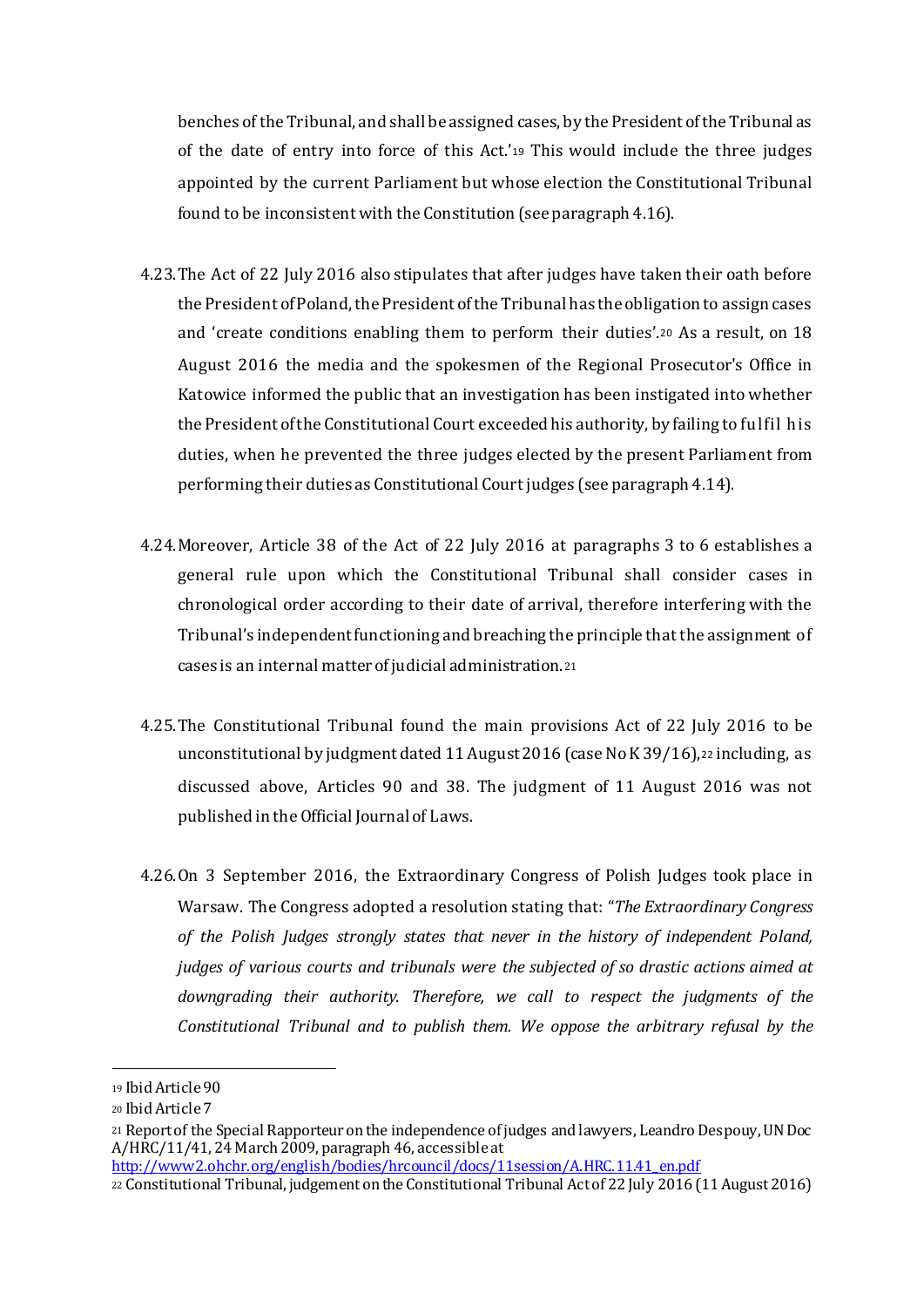*President of the Republic of Poland to appoint the candidates proposed by the National Council of the Judiciary of Poland. Such actions on the part of the President are a step towards the politicization of the judge function and towards the restriction of judiciary independence. The procedure of appointing judges ceases to be transparent and becomes deprived of any control whatsoever. We also oppose the decision of the President of the Republic of Poland who refused to take the oaths from lawfully selected judges of the Constitutional Tribunal. We disapprove of 'corrective' statutory acts relating to the Constitutional Tribunal.* (...)"<sup>23</sup>

4.27.On 2 May 2016, the Minister of Justice presented a draft amendment of law on the NJC. For the purposes of this submission, the relevant provisions of the draft law concern the election of judges to the NCJ. The draft foresees that the current term of members of the NCJ, being judges, will end within the period of four months after the amendment enters into force. According to the Article 187.3 of the Polish Constitution, however, the term of office of those chosen as members of the NJC is four years.

#### **CONCLUSION**

1

- 4.28.The Government of Poland's amendments to the Constitutional Tribunal Act have introduced improper interference with the independent functioning of the Constitutional Tribunal thereby undermining the independence of the judiciary.
- 4.29.The decision of Polish legislature and executive not to implement the Constitutional Tribunal's judgments of3 and 9 December 2015, regarding the legitimate election of the three Constitutional Tribunal judges by the previous Parliament and the ineffective election of the two judges elected by the present Parliament, undermines the separation of powers doctrine and raises serious concerns in respect of the rule of law.
- 4.30.Proposed reform to the Constitutional Tribunal Act and to the law on the NJC compromise the principle of judicial security of tenure: the former, by retroactively shortening the tenure of judges appointed to the NJC; the latter by, inter alia, shortening the tenure of the President of the Constitutional Tribunal to three years and terminating the tenure of the incumbent President and Vice-President of the Constitutional Tribunal.

<sup>23</sup> Resolution No 2 of the Extraordinary Congress of the Polish Judges (3 September 2016): http://www.encj.eu/images/stories/pdf/speeches/extraordinary\_congress\_polish\_judges\_reolutions\_1\_3\_ .pdf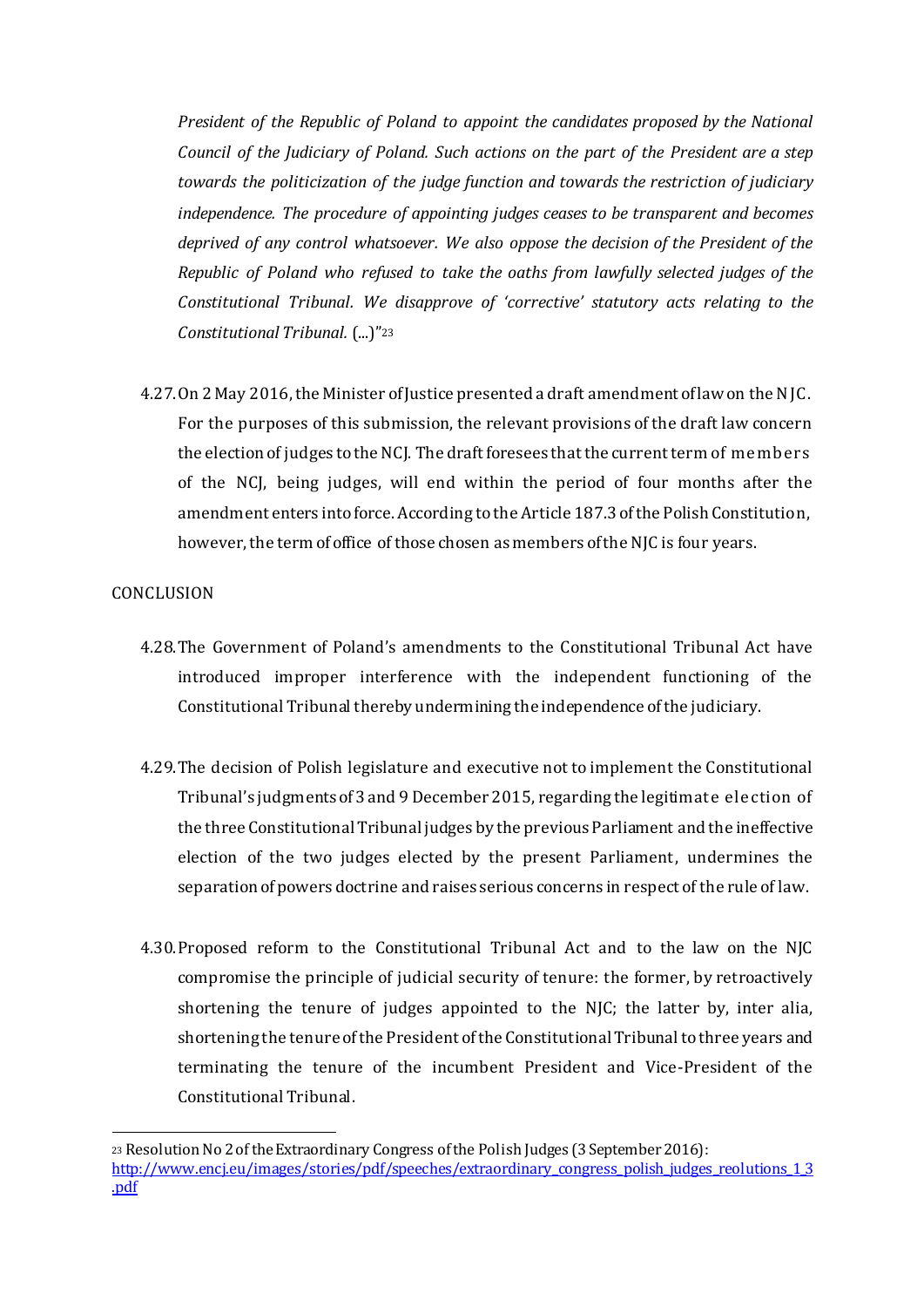In the light of the above, we propose the following recommendations be presented to the Government of Poland:

- 1) Undertake a review the Constitutional Tribunal Act to ensure that it respects the independent functioning of the Constitutional Tribunaland enablesit toact as an effective guardian of the Constitution of Poland and the rights and freedoms enshrined therein.
- 2) Uphold the rule of law and ensure that current and future provisions of law respect the binding nature of Constitutional Tribunal judgments.
- 3) Protect the principle of judicial security of tenure in line with the UN Basic Principles on the Independenceof the Judiciary at Principles 11 and 12.

#### **5. Second issue: The right to respect of privacy**

#### NORMATIVE FRAMEWORK

- 5.1. The UDHR at Article 12 provides that, 'No one shall be subjected to arbitrary interference with his privacy, family, home or correspondence, nor to attacks upon his honour and reputation.' This prohibition is reiterated in Article 17 of the ICCPR in paragraph 1: 'No one shall be subjected to arbitrary or unlawful interference with his privacy, family, home or correspondence, nor to unlawful attacks on his honour and reputation. The UDHR (at Article 12) and the ICCPR (at Article 17 paragraph 2) both provide that: 'Everyone has the right to the protection of the law against such interference or attacks'.
	- 5.2. In its General Comment no. 16 on Article 17 (The right to respect of privacy, family, home and correspondence, and protection of honour and reputation) of the ICCPR published on 8 April 1988, the UN Human Rights Committee stated: 'The introduction of the concept of arbitrariness is intended to guarantee that even interference provided for by law should be in accordance with the provisions, aims and objectives of the Covenant and should be, in any event, reasonable in the particular circumstances… relevant legislation must specify in detail the precise circumstances in which such interferences may be permitted. A decision to make use of such authorized interference must be made only by the authority designated under the law, and on a case-by-case basis … Surveillance, whether electronic or otherwise, interceptions of telephonic, telegraphic and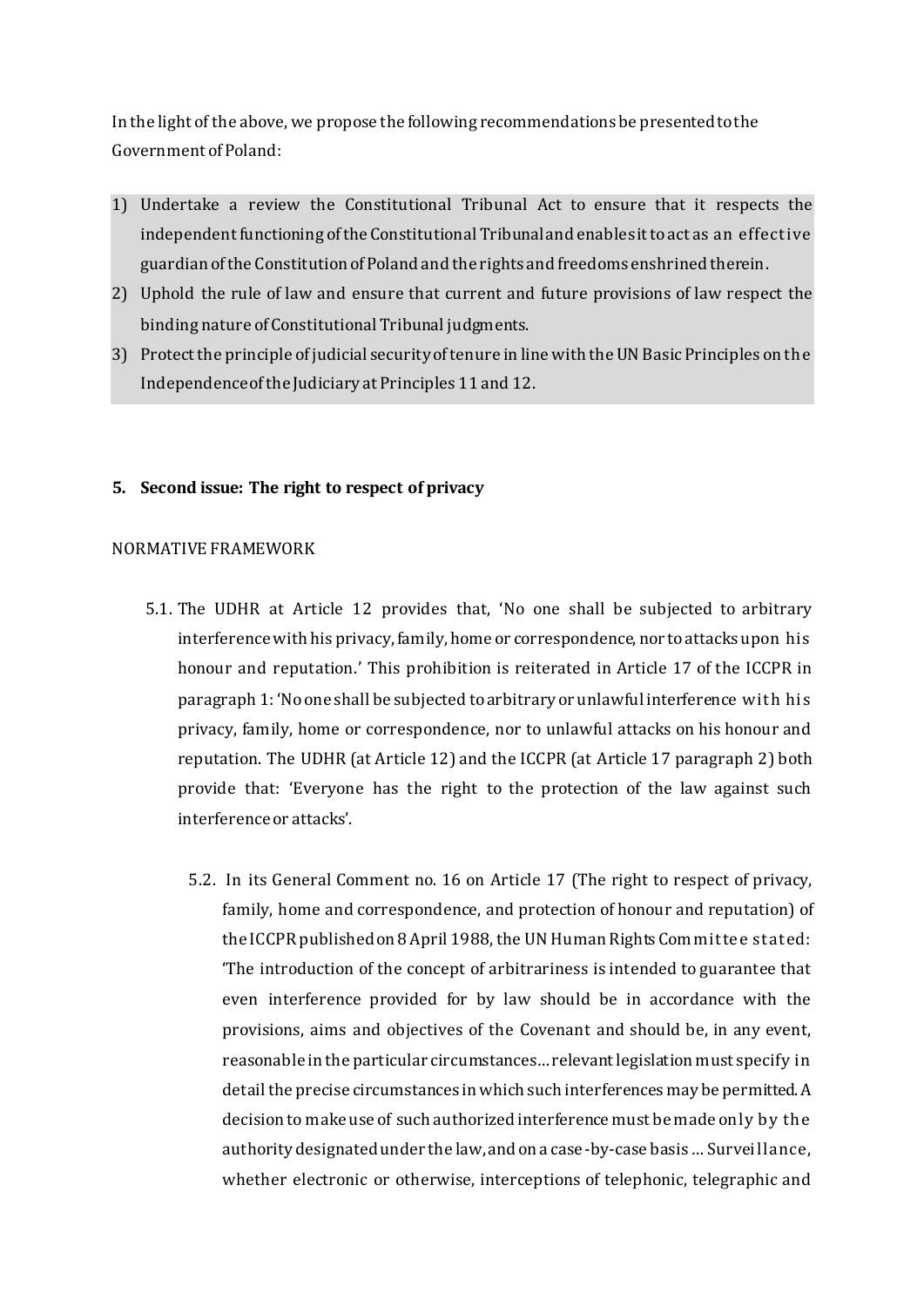other forms of communication, wire-tapping and recording of conversations should be prohibited,' (paragraph 4 and 8).

- 5.3. At the national level, the Constitution of Poland at Article 47 guarantees the right to privacy and at Article 49 ensures 'The freedom and privacy of communication' and protects against arbitrary infringements: 'Any limitations thereon may be imposed only in cases and in a manner specified by statute.' Furthermore, the Constitution at Article 31.3 establishes that limitations to constitutional freedoms 'may be imposed only by statute, and only when necessary in a democratic state for the protection of its security or public order, or to protect the natural environment, health or public morals, or the freedoms and rights of other persons. Such limitations shall not violate the essence of freedoms and rights.'
- 5.4.The stakeholders to this submission also highlight Principle 22 of the UN Basic Principles on the Role of Lawyers,<sup>24</sup> which embed the importance of the right to privacy in the context of the right to legal assistance and to a fair trial: 'Governments shall recognize and respect that all communications and consultations between lawyers and their clients within their professional relationship are confidential.'

#### FACTUAL DEVELOPMENTS

1

5.5. On 30 July 2014, the Constitutional Tribunal issued a judgment in case K 23/11. The judgment concerned national legislation regulating surveillance by and the sharing of telecommunications data with the:Police, Border Guard, Military Gendarmerie, fiscal control authorities, Internal Security Agency, Military Counterintelligence Service, Central Anticorruption Bureau, and Customs Service. The judgment also considered the establishment of a catalogue of information on individuals collected during intelligence operations by authorized services and the rules for the destruction of acquired data. The provisions of law had aimed to implement the EU Data Retention Directive into the Polish law. The provisions, which were declared partially unconstitutional by the Constitutional Tribunal, governed the access of these bodies and services to telecommunications data. The Constitutional Tribunal set an 18-month period for the preparation of a new law governing access to such data.

<sup>24</sup> UN Basic Principles of the Role of Lawyers, adopted by the Seventh United Nations Congress on the Prevention of Crime and the Treatment of Offenders, held in Milan in 1985 (endorsed by UN General Assembly Resolutions 40/32 of 29 November 1985 and 40/146 of 13 December 1985)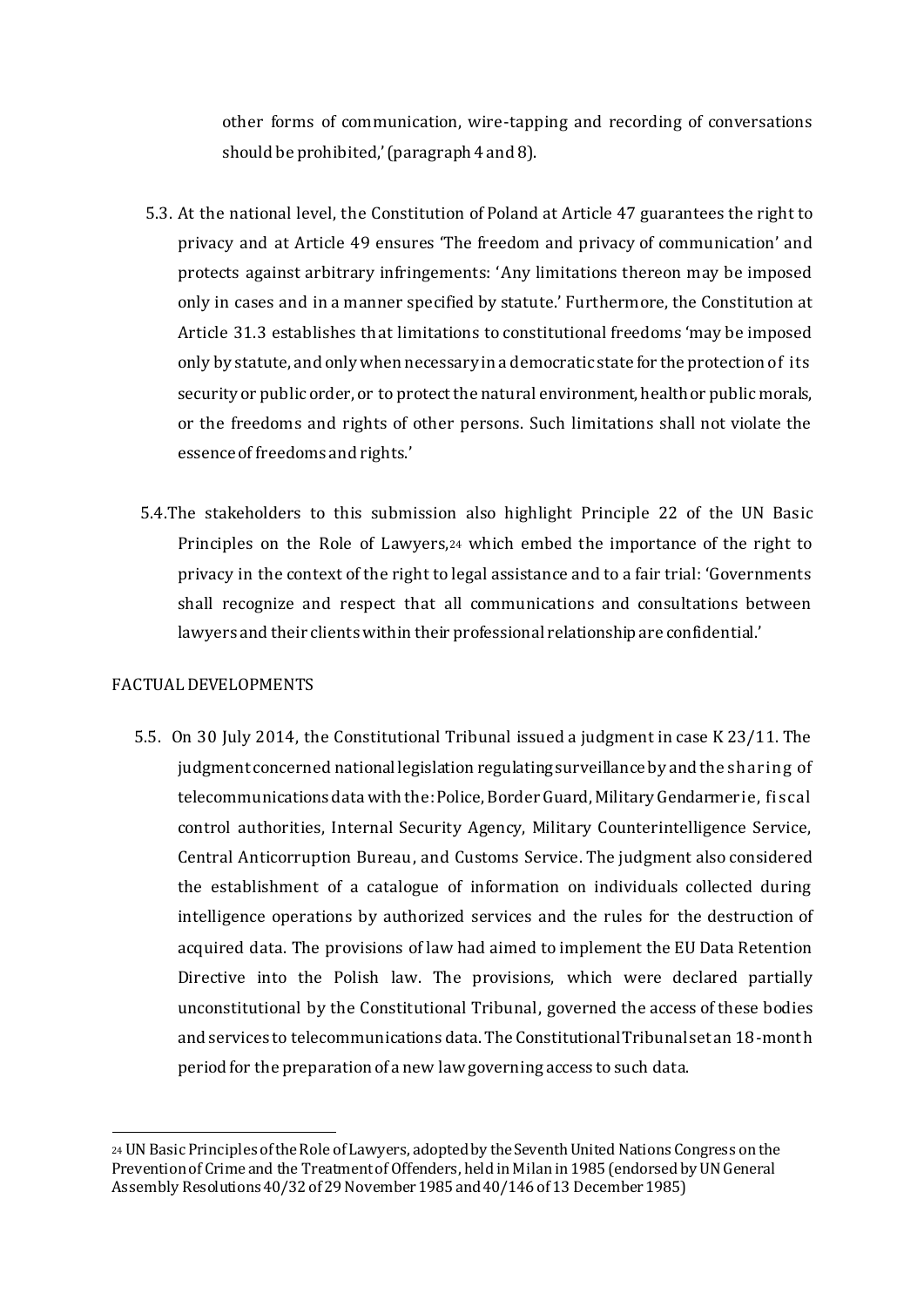- 5.6. On 15 January 2016, Poland's Parliament adopted the 'Act of 15 January 2016' being partly an implementation of the Constitutional Tribunal's judgment in case K 23/11. However, the Act of 15 January 2016 allows law enforcement agencies and police authorities wide access to citizens' Internet and telecommunication usage data (e.g. billings of phone connections, geolocation, metadata of sent and received messages, logins, contacts, Internet profiles, visited websites, and personal settings) without prior review or approval from a judge. The Act of 15 January 2016 provides only half a year ex-post judiciary control, while not specifying the court's competences in this regard at all.
- 5.7. On 4 February 2016, the President of Poland approved the Act of 15 January 2016. Both at the time of legislative works and today, doubts are raised as to the insufficient protection of the right to privacy and confidentiality of communication. The Act of 15 January 2016 limits individuals' ability to exercise constitutional rights and freedoms, particularly the right to privacy, confidentiality of correspondence and the principle of information privacy. The new law allows for obtaining Internet-, telecommunicationand postal data without prior judicial authorization and, in so doing, permits the interception of privileged communication, including lawyer-client communication.
- 5.8. Moreover, the Act does not provide a remedy against disproportionate surveillance measures or against use of information covered by professional privilege. The Act envisages a general legal ground for obtaining telecommunications data by the Police and other special services, as it is possible for these entities to acquire such data just within the framework of "performing statutory tasks".
- 5.9. The Act of 15 January 2016 was submitted by the Commissioner for Human Rights in Poland to the Constitutional Tribunal on the grounds it is unconstitutional and incompatible with international human rights standards. The case is pending.<sup>25</sup>
- 5.10. On 13th June 2016, the Venice Commission issued an opinion on the Act of 15 January 2016 in which it expressed its critical view on the Act, underlining in paragraph 132 that "procedural safeguards and material conditions set in the Police Act for

<sup>25</sup> The application of the Commissioner for Human Rights to the Constitutional Court (in Polish): ipo.trybunal.gov.pl/ipo/dok?dok=F-1860511071%2FK\_9\_16\_wns\_2016\_02\_18\_ADO.pdf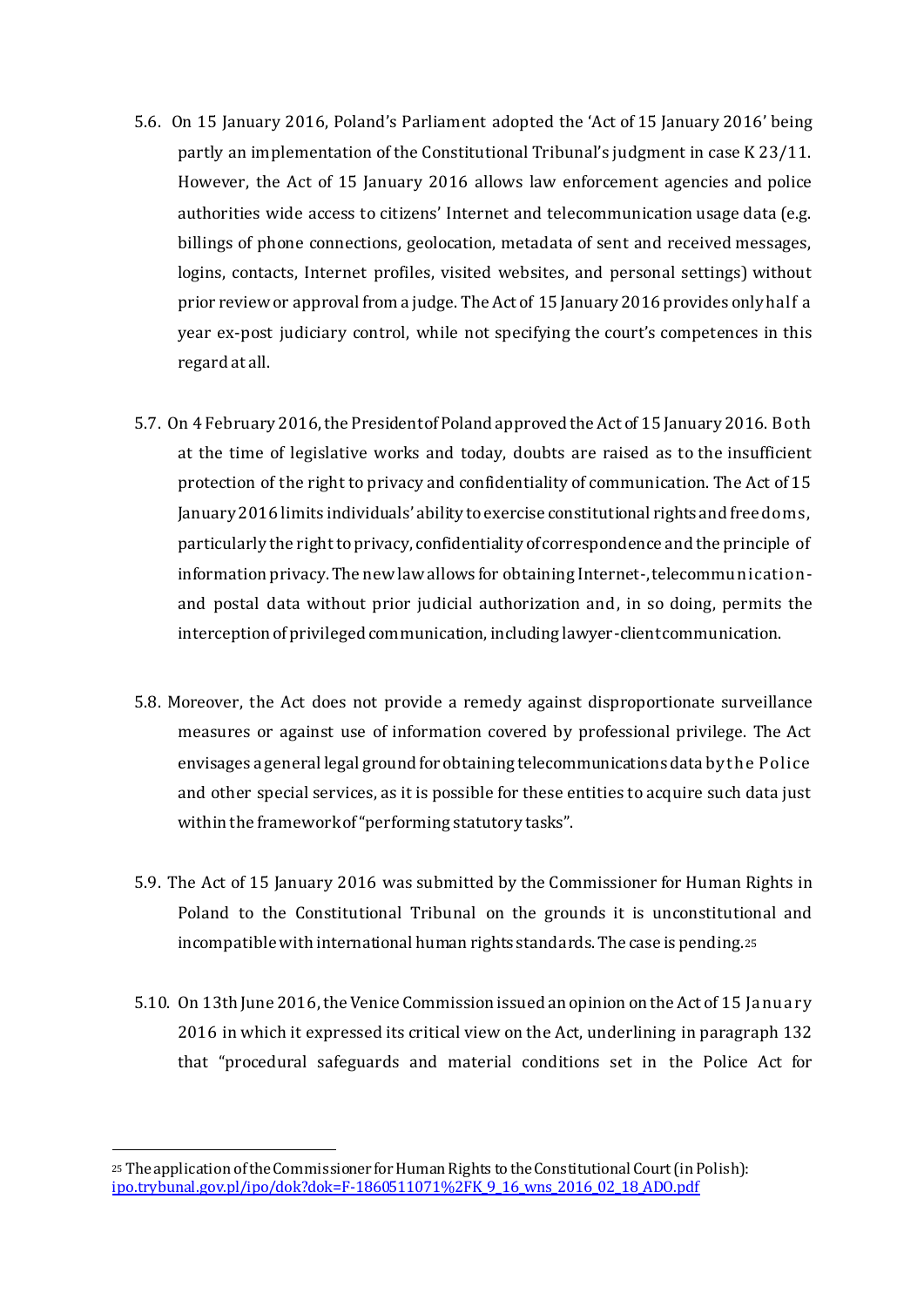implementing secret surveillance are still insufficient to prevent its excessive use and unjustified interference with the privacy of individuals".<sup>26</sup>

# CONCLUSION

1

- 5.11.The Act of 15 January 2016 does not specify the circumstances in which surveillance of individual data is permitted and lacks the requirement for an independent body to determine the conditions under which an individual's communications data can be captured and monitored. This brings the risk of disproportionate and excessive interferences and, consequently violations of the right to privacy.
- 5.12.Further, national law does not require an individual to be notified that he or she is subject to the surveillance. This brings the risk that the individual concerned will lack the necessary knowledge to challenge the surveillance and seek a remedy for a violation of his or her right to privacy.
- 5.13.Finally, the Act does not protect against the surveillance or interception of privileged communications (whether electronic mail or telecommunications data) between a lawyer and his or her client. The right to privacy in such circumstances holds significant importance in the context of the right to a fair trial. Any disclosure of communications protected by lawyer-client privilege without strict safeguards, including judicial oversight, will therefore breach the individual's right to effective legal assistance and to a fair trial.

In the light of the Act of 15 January 2016, we propose the following recommendations be presented to the Government of Poland:

1) Undertake a review of telecommunications legislation, in light of Article 17 of the ICCPR as interpreted by the Human Rights Committee in its General Comment 16, as well as legislation on the Police and secret services' operations to ensure that national laws protect the right to privacy and against arbitrary interference by requiring that police requests for wide surveillance and interception of individual communications can be reviewed by an independent and impartial institution.

<sup>26</sup> Opinion on the Act Of 15 January 2016 Amending The Police Act And Certain Other Acts, adopted by the Venice Commission at Its 107th Plenary Session (Venice, 10-11 June 2016: http://www.venice.coe.int/webforms/documents/default.aspx?pdffile=CDL-AD(2016)012-e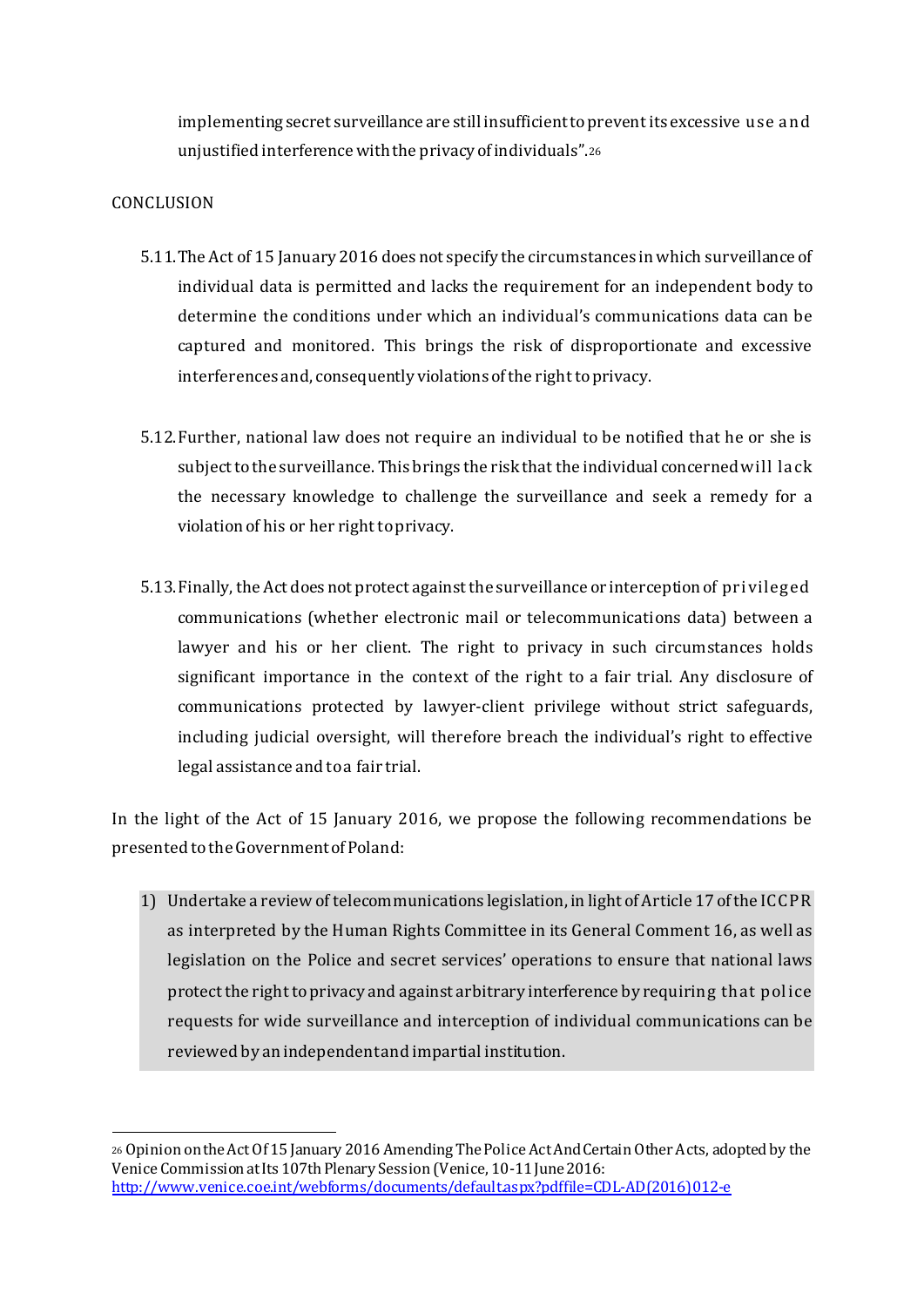2) Uphold obligations under Principle 22 of the UN Basic Principles on the Role of Lawyers and ensure the confidentiality of all communications and consultations between lawyers and their clients within their professional relationship.

#### **6. Third issue: Freedom of expression and opinion**

#### NORMATIVE FRAMEWORK

- 6.1.The right to freedom of expression and opinion are essential to any democratic society and for the protection and promotion of other human rights. To realise this right, individuals need to be able to seek and exchange information and opinions to develop and form their own ideas. The media is a fundamental vehicle to facilitate this exchange of opinions and information.
- 6.2.Freedom of expression and opinion are enshrined in Article 19 of the UDHR: 'everyone has the right to freedom of opinion and expression; this right includes freedom to hold opinions without interference and to seek, receive and impart information and ideas through any media and regardless of frontiers.'
- 6.3.The right to freedom of expression and opinion is further guaranteed by Article 19 of the ICCPR which provides that 'everyone shall have the right to hold opinions without interference' (paragraph 1); and 'everyone shall have the right to freedom of expression; this right shall include freedom to seek, receive and impart information and ideas of all kinds, regardless of frontiers, either orally, in writing or in print, in the form of art, or through any other media of his choice'(paragraph 2).
- 6.4.In its General Comment no. 34 on Article 19 of the ICCPR published on 12 September 2011, the UN Human Rights Committee stated: 'A free, uncensored and unhindered press or other media is essential in any society to ensure freedom of opinion and expression and the enjoyment of other Covenant rights. It constitutes one of the cornerstones of a democratic society' (paragraph 13); and […] 'States parties should ensure that public broadcasting services operate in an independent manner. In this regard, States parties should guarantee their independence and editorial freedom,' (paragraph 16).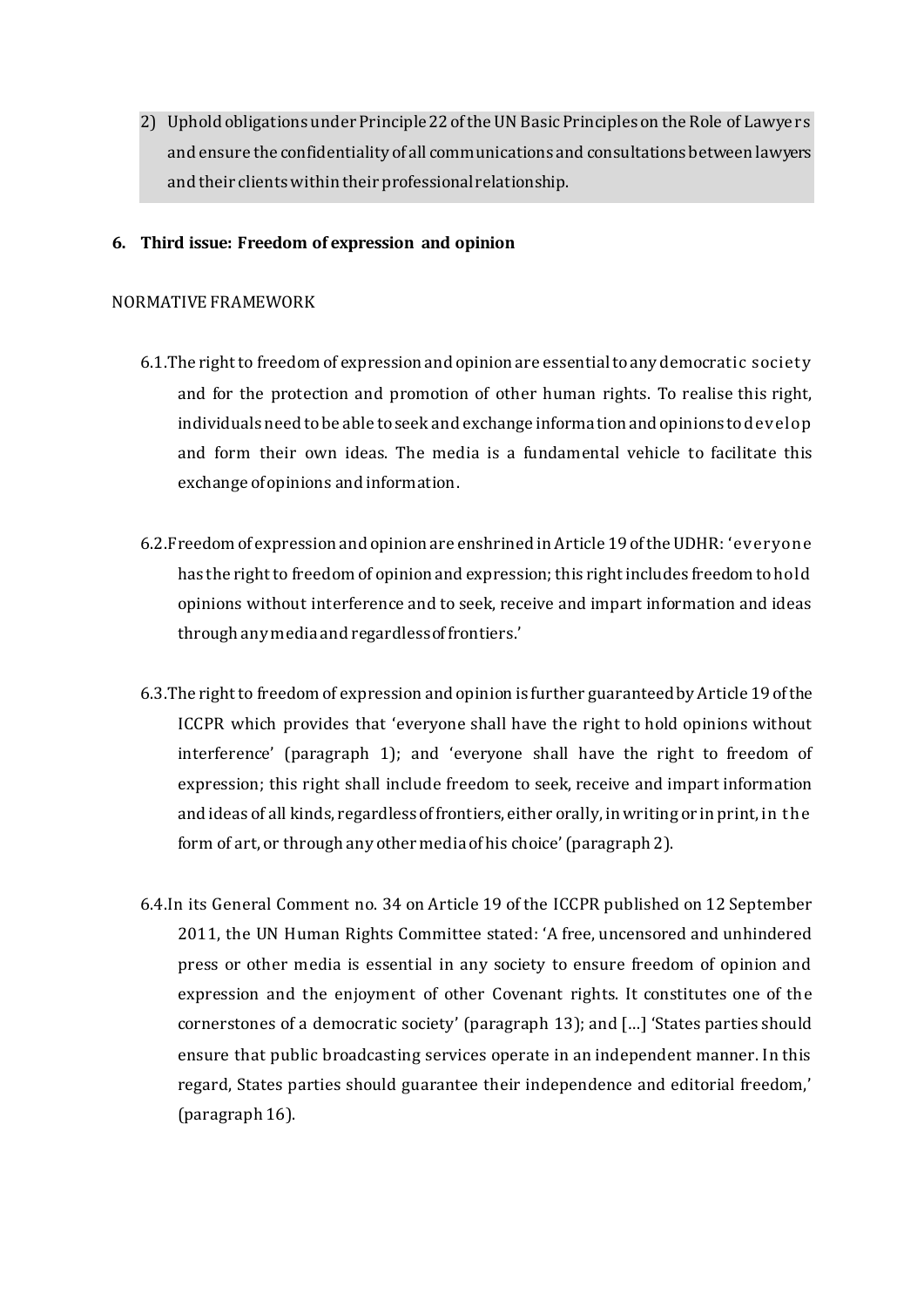- 6.5.At the national level, Article 54 of the Constitution of the Republic of Poland guarantees rights to obtain and disseminate information (freedom of expression).
- 6.6.Article 231 of Poland's Constitution establishes the National Council of Radio Broadcasting and Television as the guarantor of 'freedom of speech, the right to information as well as safeguard the public interest regarding radio broadcasting and television'.

#### FACTUAL DEVELOPMENTS

- 6.7.The Act of 30 December 2015 on the amendment of the Broadcasting Act of 29 December 1992 ('Amending Act') entered into force on 8 January 2016. The Amending Act has made changes to the Broadcasting Act with regards tothe functioning of public service broadcasting companies. According to the explanatory memorandum attached to the draft, the Act "serves as the first stage of the reform of Polish public media, aiming to establish a system of national media".
- 6.8.The draft law indicates: 'the act is focused on changing the way of establishing supervisory boards and boards of management of existing public service broadcasting companies and reducing the composition of said boards of management to 3 people. This involves eliminating the engagement of the National Broadcasting Council (Krajowa Rada Radiofonii i Telewizji – KRRiT), as an electronic media market regulatory body, in establishing the composition of management boards and supervisory boards of Treasury companies operating on in this market. Pending the implementation of the new organisation of national media, this should be the domain of the Minister competent for matters of the Treasury, who shall bear responsibility before the Sejm'.

6.9. The Amending Act stipulates that the terms of office for companies' management boards and supervisory boards expire and all the members of those bodies are nominated and revoked solely by the Minister of Treasury, without any participation of the constitutional body - KRRiT. In practise, the intermediate effect of the Amending Act was the dismissal of numerous journalists working in public media.

6.10. On 24 March 2016, Poland's Commissioner for Human Rights and a group of deputies to the Constitutional Tribunal have submitted an application to the Constitutional Tribunal seeking a review of the Amending Act, viewing it as